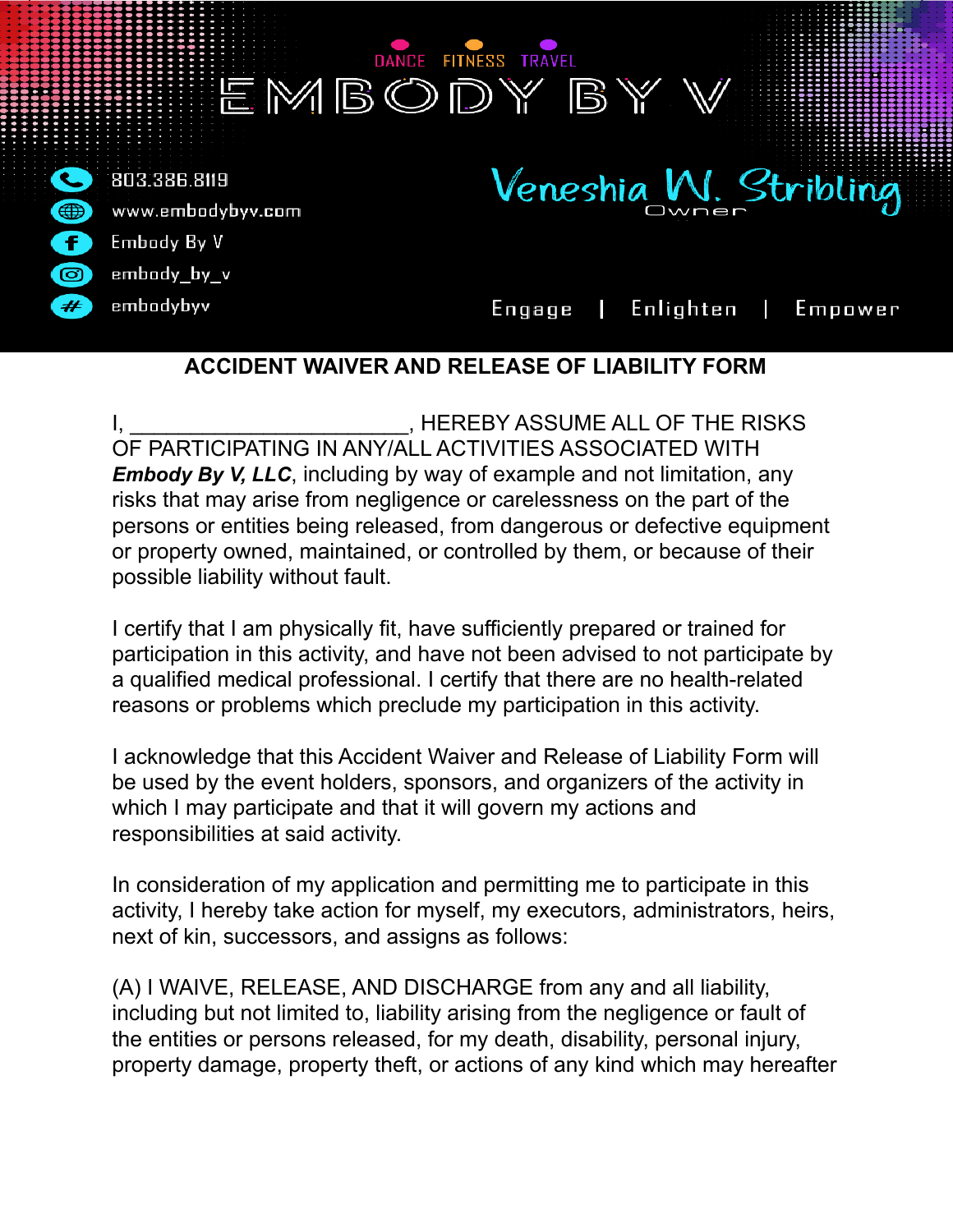

# **ACCIDENT WAIVER AND RELEASE OF LIABILITY FORM**

occur to me including my traveling to and from this activity, THE FOLLOWING ENTITIES OR PERSONS:

#### *Embody By V, LLC, and its affiliates*

and/or their directors, officers, employees, volunteers, representatives, and agents, and the activity holders, sponsors, and volunteers;

(B) INDEMNIFY, HOLD HARMLESS, AND PROMISE NOT TO SUE the entities or persons mentioned in this paragraph from any and all liabilities or claims made as a result of participation in this activity, whether caused by the negligence of release or otherwise.

I acknowledge that they are NOT responsible for the errors, omissions, acts, or failures to act of any party or entity conducting a specific activity on their behalf.

I acknowledge that this activity may involve a test of a person's physical and mental limits and carries with it the potential for death, serious injury, and property loss. The risks include, but are not limited to, those caused by terrain, facilities, temperature, weather, condition of participants, equipment, vehicular traffic, lack of hydration, and actions of other people including, but not limited to, participants, volunteers, monitors, and/or producers of the activity. These risks are not only inherent to participants, but are also present for volunteers.

I hereby consent to receive medical treatment which may be deemed advisable in the event of injury, accident, and/or illness during this activity.

I understand while participating in this activity, I may be photographed. I agree to allow my photo, video, or film likeness to be used for any